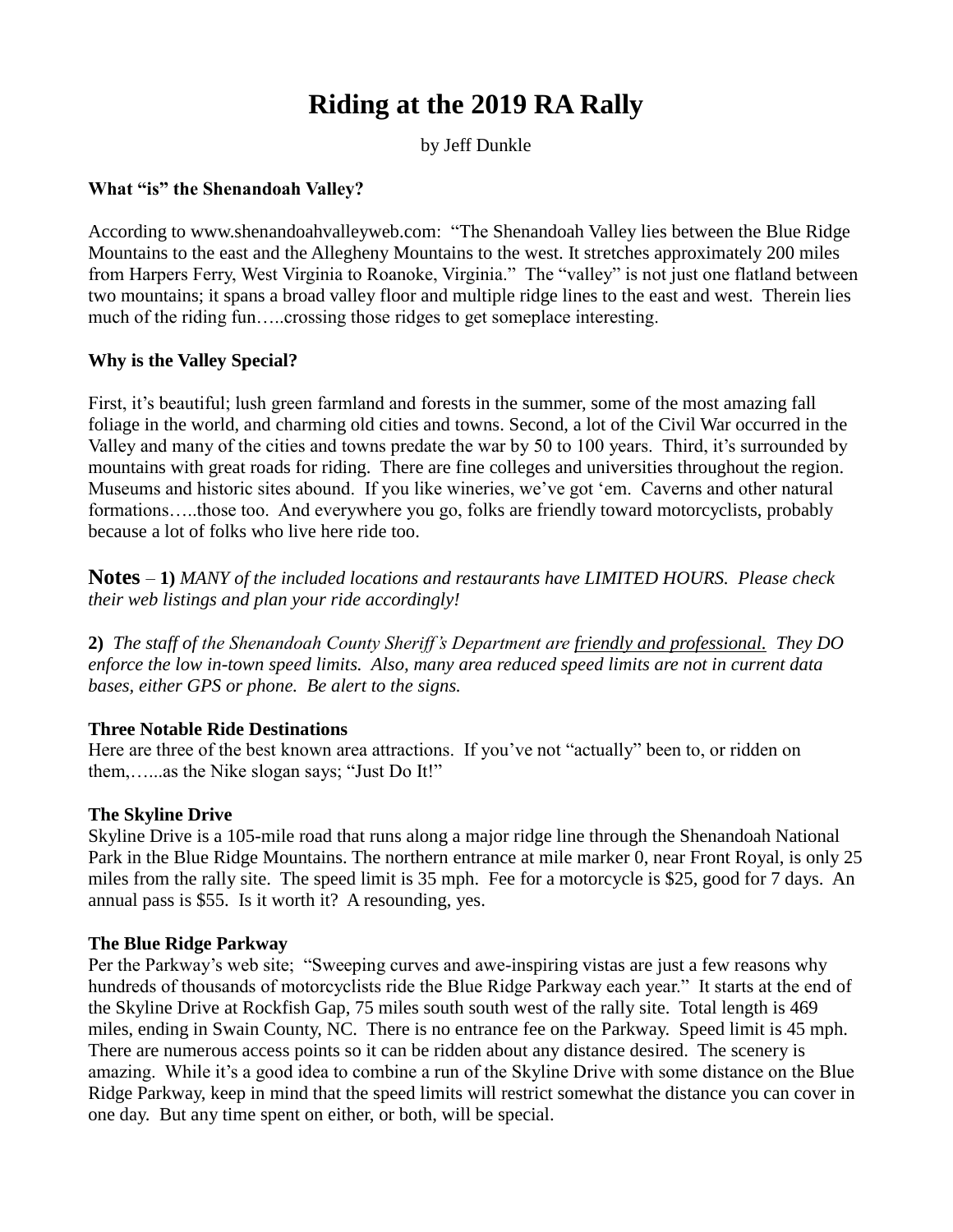### **Luray Caverns**

From their web site; "Luray Caverns is the largest caverns in the eastern United States, yet walking through feels more akin to an unearthly experience." It's only 23 miles from the rally site. For a fun ride, take the route that includes Rt 11, then Rt 675 – Fort Road, when riding there. You will experience about 10 miles of very technical twisties along the way. Tours run from 9 AM to 7 PM.

**Special offer for RA Rally-goers:** Normal entrance fees are \$28 for adults, and \$15 for children twelve and under. The Caverns sales office is giving RA rally attendees a special tour price of \$18.50 for adults, \$10.50 for children. To obtain this special rate, do not go to the main gate ticket booth. Rather, go to the Car and Carriage Museum group ticket sales office and ask for Steve Fox, sales manager. Say you're with the BMW group and show your wrist band. Then join the normal tour group. The Caverns tour is over a mile walking and takes about an hour and a quarter. Your ticket also includes access to the Car and Carriage Museum, a very special collection, worth the time to visit.

### **Other Special Geographic Sites in the Valley**

### **Natural Bridge State Park**

Per their web site: "Once owned by Thomas Jefferson and listed on the National Register of Historic Places, the 215-foot tall Natural Bridge is a limestone gorge carved out by Cedar Creek. The park is more than just the bridge; beautiful forests and rolling meadows showcase the area's terrain, and vistas of surrounding mountains and the James River valley display nature's splendor. " It's 107 miles south south west of Woodstock and while the roads to get there aren't necessarily technical, it's a great addition to a ride from the rally site.

### **Reddish Knob**

Located on the boarder of Virginia and West Virginia, it's one of the highest points on the Shenandoah Mountain. While only 63 miles from the rally site, the final approach road to the summit is a rather "interesting" semi-paved road that's not for the faint of heart on a touring bike, though I have managed the ride on an old Gold Wing once. Once at the summit, view is one of the best in the region. The basic route is to go to Harrisonburg and head west per your GPS.

**Rt 758 to the Fire Tower** – Thanks to George Vandenbosche – Rt 758 east of Woodstock is a dirt road that goes up the mountain. A large off road riding area half way up the mountain should keep GS riders busy all afternoon. At the top of the ridge on Rt. 578 is a fire tower open to the public, with a great view of the Seven Bends of the Shenandoah River.

### **Riding in West Virginia**

Next to the Skyline and Blue Ridge, one of the most appealing reasons to come to this year's RA Rally is riding in West Virginia; notable are the roads and attractions in Pocahontas County, about 130 miles to the west. Getting to there is half the fun. Then there are the attractions and great roads.

### **Green Bank Radio Observatory**

This should be on your rally ride list. It's 126 miles from the Fairgrounds and has two things going for it; first are some amazing roads to get there and back. And second, it's a fascinating place. It's the birth place of radio astronomy and has the largest movable antenna in the world; bigger than a football field. For decades it's been the site of important astronomical research. The visitors center exhibits, their presentation, and then site tour are VERY worthwhile.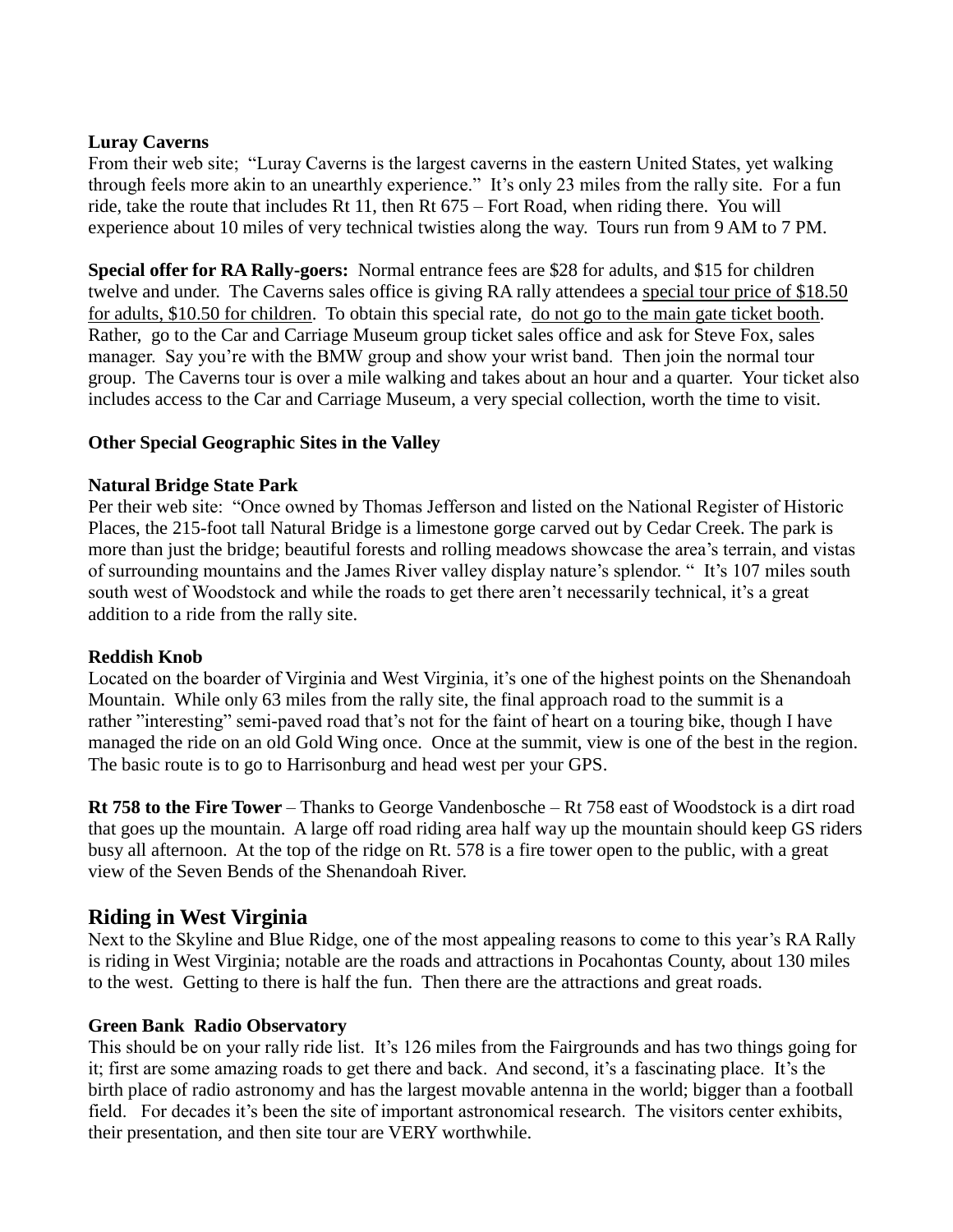#### **Cass Railroad State Park**

Just a few miles south of Green Bank is the Cass Railroad. It's an operating steam locomotive with an old time turn of the century store as it's station, and the whole operation is a West Virginia State Park. Get to Green Bank early enough, add this to your day's ride, then return to the rally, for a fine day's outing.

#### **Pocahontas County, WV**

Both Green Bank and Cass are located in Pocahontas County West Virginia, which has some of the best motorcycle riding roads in the eastern US. The county has prepared number of mapped motorcycle ride routes of varying lengths, most of which are easy day rides from the rally. Here's the link to the county's web site pdf page with theses maps.

<https://www.pocahontascountywv.com/Files/FInalMotorcycle2010.pdf>

### **Other Sites of Interest in the Region**

**The Flight 93 Memorial** Located a few hours ride to the northwest in Pennsylvania. If you've never been there, it's a truly moving experience. Several routes to the Memorial take you through **Berkeley Springs**, WV. For two centuries this people have come there to soak in the mineral springs. It now is a center for folk art with charming shops and restaurants. Plan on stopping there on your ride to or from the Memorial.

**Udvar-Hazy Center of the Air and Space Museum**. This is the large planes site for Smithsonian, and perhaps the best big aircraft display in the world; notable are the Space Shuttle Discovery; the B-29 Superfortress Enola Gay; a Concorde, and an SR-71 Blackbird. It's only 77 miles east of Woodstock, near the Dullas Airport. But be forewarned; it can be a busy freeway much of the way depending on time of day. But, the ride is certainly manageable, and, if you've never been there, go.

### **Gettysburg Battlefield**

Only 110 miles to the northeast, spending a day at one of the most historic sites in the US is a worthwhile destination from the rally.

### **Morton's BMW Motorcycles**

Soon celebrating their 50<sup>th</sup> anniversary selling BMW motorcycles, Morton's is located about 100 miles to the southeast from Woodstock in Fredericksburg. Set your GPS for two lanes and turns and you'll have an interesting ride most of the way there and back. They're offering the following to any rally attendee who rides there. Show your wrist band and get a free Morton's BMW coffee mug. Make a purchase of \$50 or more and get a free Morton's tee shirt and a complementary helmet visor cleaning. They're one of several fine BMW dealerships in the region. After riding to Morton's have Bar B Q at Alman's, or cone or shake at Carl's Frozen Custard. Both have been destinations in Fredericksburg for decades.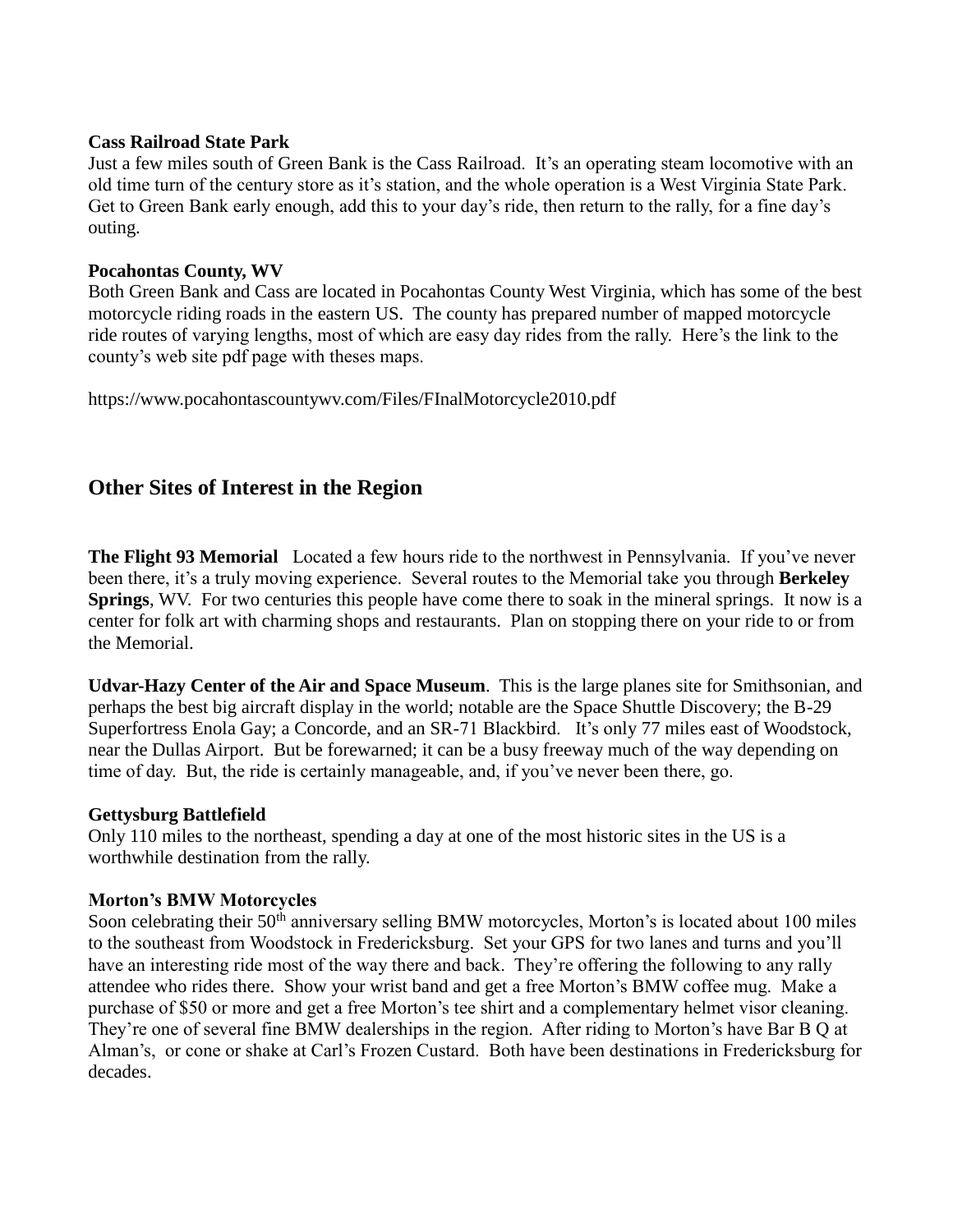## **Other Points of Interest in the Valley**

### **Woodstock Restaurants**

Every Fast Food Place There is – Reservoir Road just southwest of the rally site.

Cracker Barrel – At the Walmart turn off Reservoir Road

Sheetz – made to order takeout counter – Reservoir & Main at the bottom of the hill. Don't forget they have a free air machine.

The Spring House Tavern – Main Street – classic tavern food done right. Lots of craft beers on tap. Note: this is "the" local go-to place Friday and Saturday nights. Expect long waits those evenings.

The Brewhouse - 123 E Court St, just off Main St. – beautifully restored old industrial building, featuring lots of craft beers and good bar food.

Asian Spice – at bottom of hill beside Rite Aid – Asian buffet.

Woodstock Garden Cafe – Serving breakfast and lunch in a garden center green house area. Hand crafted sandwiches and salads. Good coffees and desserts. Turn left on Heisey Ave. just past Tractor Supply.

Woodstock Cafe – Main Street – downtown Woodstock. Made to order sandwiches and salads. Good specialty coffees Cheeses & wine for sale.

Sunrise Cafe – bottom of hill on Main Street – just south of Sheetz – Breakfast, lunch, good pies.

Carmalized Restaurant – Breakfast till 11 AM, lunch after that. Dinner till 8 PM. Beside the Econo Lodge a mile and half south of town on Rt 11. Really good diner style food and great pies. Their chicken fingers dinner will surprise you.

Las Trancas – A good Mexican restaurant at the top of the hill near Food Lion. Could "almost" walk there and indulge on some fine margaritas. I love their grilled salmon tacos.

### **Places to Eat in Edinburg**

Sal's Italian Bistro - Main Street – Very good sit down Italian restaurant, open for lunch and dinner. My wife's favorite dinner spot. One of the area's destination places for good food.

Bean's Barbecue – 11 AM to 7 PM Thu, Fri, Sat. Here's the deal. Bean's is a joint in a garage on Main Street in Edinburg. Cooker sits permanently on the sidewalk. Mostly takeout. A few folding chairs and tables. Cash only. Brisket on Thursday. Pulled pork and ribs each day open. They usually run out of something or other early. I always call before I go to see if they have what I want. 200 folks will overwhelm them. Some of you will get the best ribs for miles.

Edinburg Mill Restaurant – Located just south of town on Rt 11 in the lower level of the Edinburg Mill Museum, the restaurant serves lunch and dinner, and breakfast on the weekend. Hours are lunch 11 – 2, dinner 4-9. Very nice venue for a good, leisurely sit down meal. Check their web link to be sure their hours correspond with your plans.

Edinburg VFW Post 2447 – On Stony Creek Blvd across from the Fire House. If you're a member, it's a good place to eat.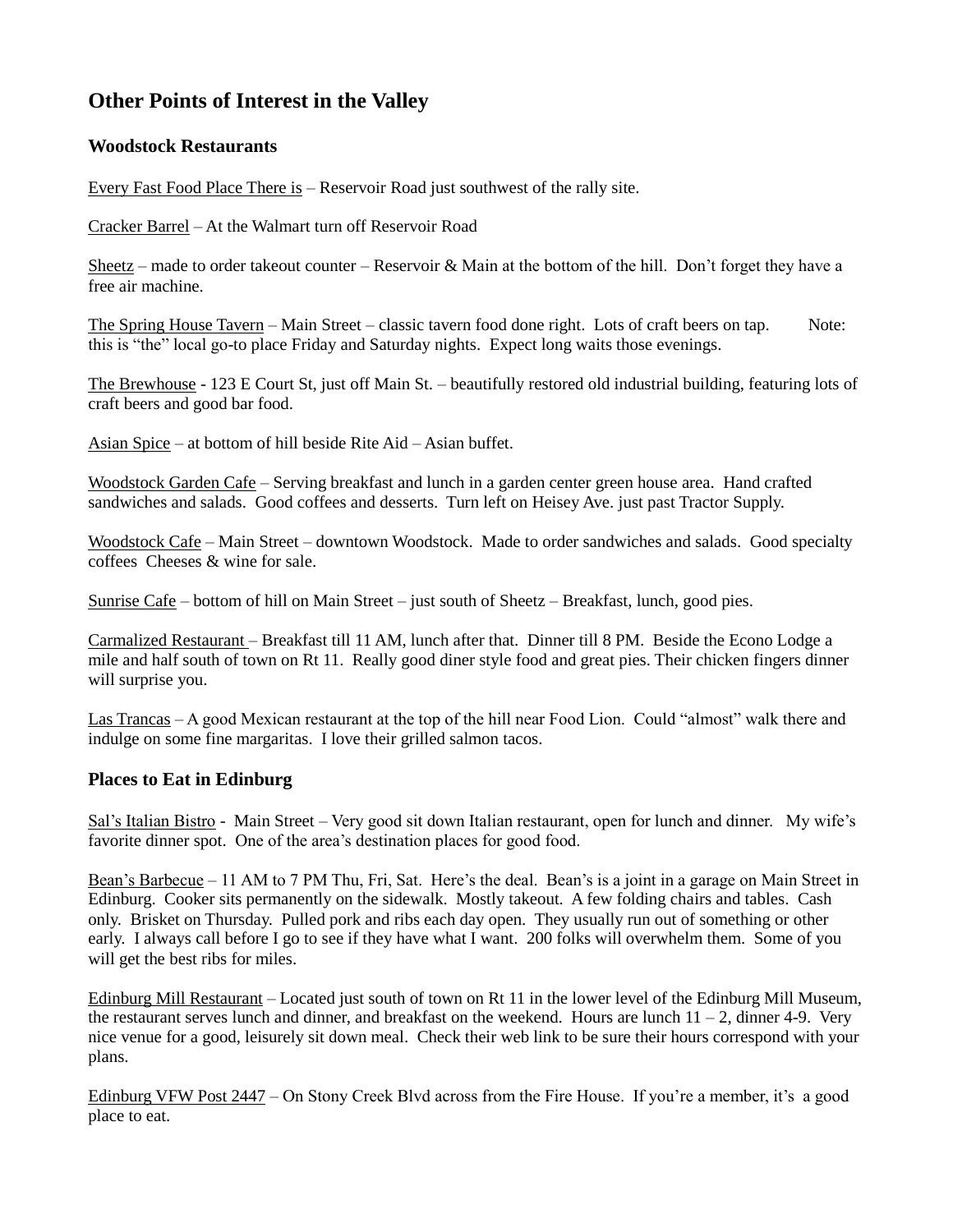### **Restaurants Further South**

Southern Kitchen – Rt 11 in New Market – 20 miles south. Charming town, popular place for southern style comfort food – can you say fried chicken?!

Blue Stone Inn – Rt 11, north of Harrisonburg – 28 miles south. An intimate old restaurant with very good food. Nice place for sit down dinners. Family owned for decades. My wife was a waitress there 35 years ago.

Bar B Q Ranch – Rt 11, north of Harrisonburg – 34 miles south. A small place with surprisingly good food. Nice stop going to or coming from Harrisonburg.

Log Cabin Barbecue – Rt 33 near Elkton, east of Harrisonburg. 48 miles. Classic vinegar based Carolina barbecue done right. Go east over the first ridge, then run Rt 344 south toward Elkton, then over to the Log Cabin, for a pleasant ride. Or, take Rt 11 to Harrisonburg then go east on Rt 33.

**Wines and spirits heritage of the area.** We all know that drinking and riding don't mix. But, from the time of Jefferson, wine making, brewing, and distilling spirits have been part of the fabric and culture of Virginia and the Valley. Visiting these sites is another way to learn about the area. Here's some of the places within 50 miles of the Fairgrounds. Google "Blue Ridge Whiskey Wine Loop" for an interesting take where to go and what to see.

### **Area Wineries – (listed sort of north to south)**

Kindred Pointe Winery - 151 N Loudoun St, Winchester, VA 22601 - 35 miles northeast James Charles Winery - 4063 Middle Rd, Winchester, VA 22602 – 28 miles northeast Valerie Hill Vineyard & Winery - 1687 Marlboro Rd, Stephens City, VA 22655 – 25 miles northeast Trumpet Vine Farm - 266 Vaucluse Rd, Stephens City, VA 22655 – 23 miles northeast North Mountain Vineyard & Winery - 4374 Swartz Rd, Maurertown, VA 22644 – 7 miles north Muse Vineyard - 16 Serendipity Ln, Woodstock, VA 22664 – 2.5 miles west Shenandoah Vineyards - 3659 S Ox Rd, Edinburg, VA 22824 – 3 miles southwest Wolf Gap Vineyard & Winery - 123 Stout Rd, Edinburg, VA 22824 – 9 miles southwest

Cave Ridge Vineyard - 1476 Conicville Rd, Mt Jackson, VA 22842 – 13 miles southwest Third Hill Winery - 2110 Quicksburg Rd, Quicksburg, VA 22847 – 21 miles south Wisteria Farm & Vineyard -1126 Marksville Rd, Stanley, VA 22851 – 36 miles south Quievermont Winery - 162 Gidbrown Hollow Rd #335, Washington, VA 22747 – 42 miles east Little Washington Winery - 72 Christmas Tree Ln, Washington, VA 22747 – 43 miles east

Note: This is just a list of nearby wineries. Google search wineries and you'll find a LOT more within 50 to 100 miles along the valley!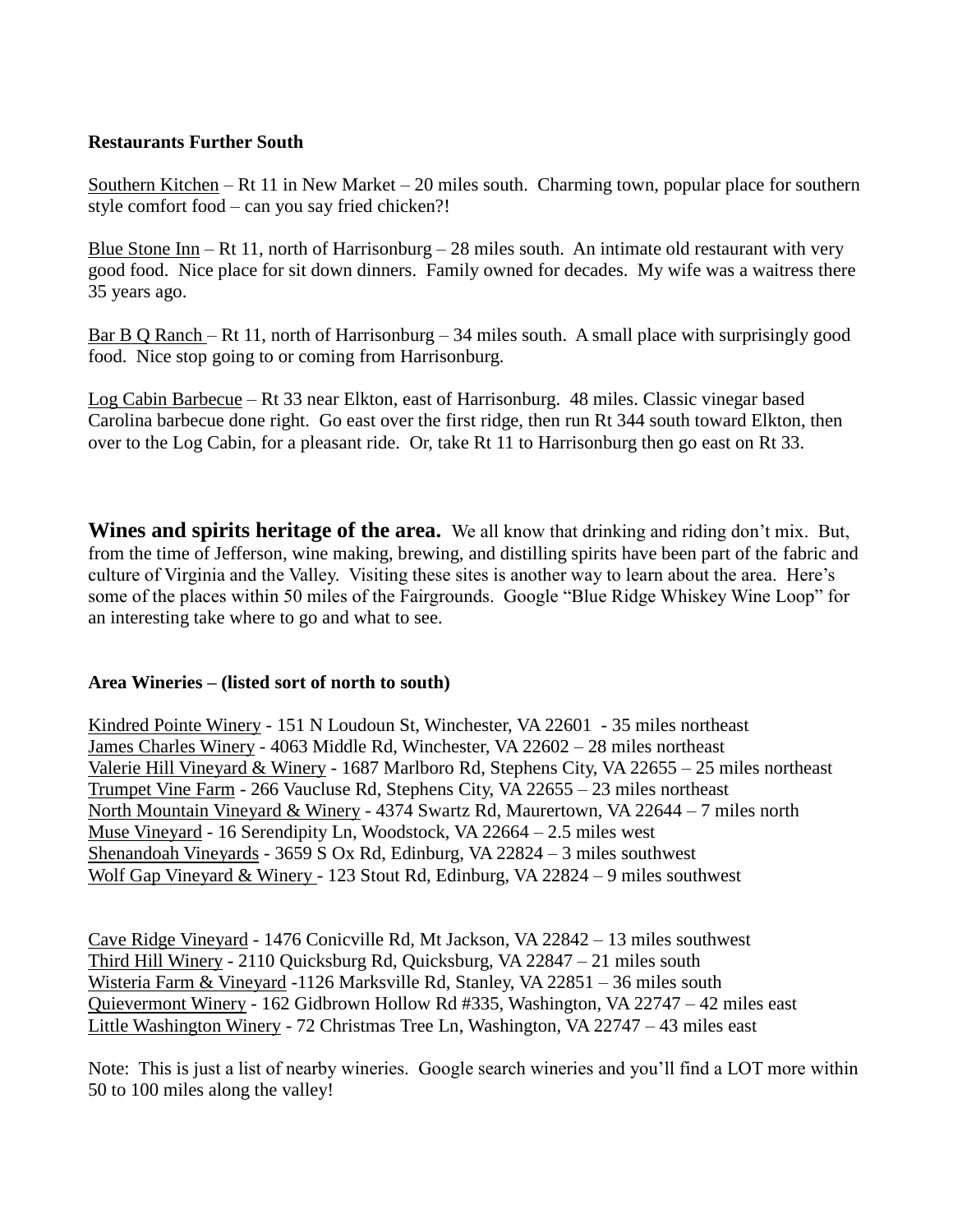### **Breweries & Distilleries, etc.**

Filibuster Distillery - 80 Maurertown Mill Rd., Maurertown, VA - Just a few miles north on Rt 11. Kentucky is the epicenter of American whiskey production because of the special properties of its limestone-filtered water and the minerals it contains. Watch out Kentucky! Shenandoah limestone possesses an even higher ratio of beneficial minerals than Kentucky water.

Swover Creek Farms & Brewery - 4176 Swover Creek Rd, Edinburg, is where you want to take the kids and dogs to relax and play while you enjoy great craft beer and food from scratch!

Box Office Brewery – Located in the historic Strand Theater in Strasburg, VA Started by a couple of college guys making home brew, it's now a fine place for craft beer and food.

Copper Fox Distillery - 9 River Lane, Sperryville, VA 22740 - "We emphasize the combination of innovation and tradition to produce a whisky that is truly unique. And yes, it's whisky—not whiskey for us, in the grand and storied tradition of the Scotch techniques that were our inspiration. " 39 miles east.

Showalters Orchard & Greenhouse - 17768 Honeyville Rd, Timberville, VA 22853 - "The Shenandoah Valley's Original Hard Cidery." 25 miles south.

### **Area Museums and Historic Sites**

The Woodstock Museum of Shenandoah County – 104 S. Mulhenberg St., Woodstock. "with the purpose of stimulating interest in the early history of Woodstock and the surrounding area, and in the manners and customs of the people who lived here, and to collect, preserve, and display visible evidences of their way of life. Docent led tours from 1 PM to 4 PM.

Shenandoah County Courthouse – Originally built in 1790, located in the center of downtown Woodstock. The Shenandoah County Historical Society and County Tourism office operate the Visitor Center and Courthouse Museum in the historic courthouse.

Shenandoah Valley Cultural Heritage Museum at The Edinburg Mill - 214 South Main Street, Edinburg. "One of the Best local History Museums I've Visited." Displays portray life and transportation in centuries past. There is also a fine restaurant and wine shop on the first floor.

### **Going North**

Museum of the Shenandoah Valley – 901 Amherst St, Winchester. About 34 miles north of the rally site. A palatial mansion originally built buy the founder of Winchester, over 200 years ago, surrounded by seven acres of exquisite gardens, it's a show place at the northern end of the Valley.

Belle Grove Plantation –"Constructed in 1797 by Major Isaac Hite, Belle Grove Plantation's Manor House is a stunning example of Jeffersonian architecture. Located in the northern Shenandoah Valley of Virginia, USA. It is situated in Frederick County, about a mile southwest of Middletown.